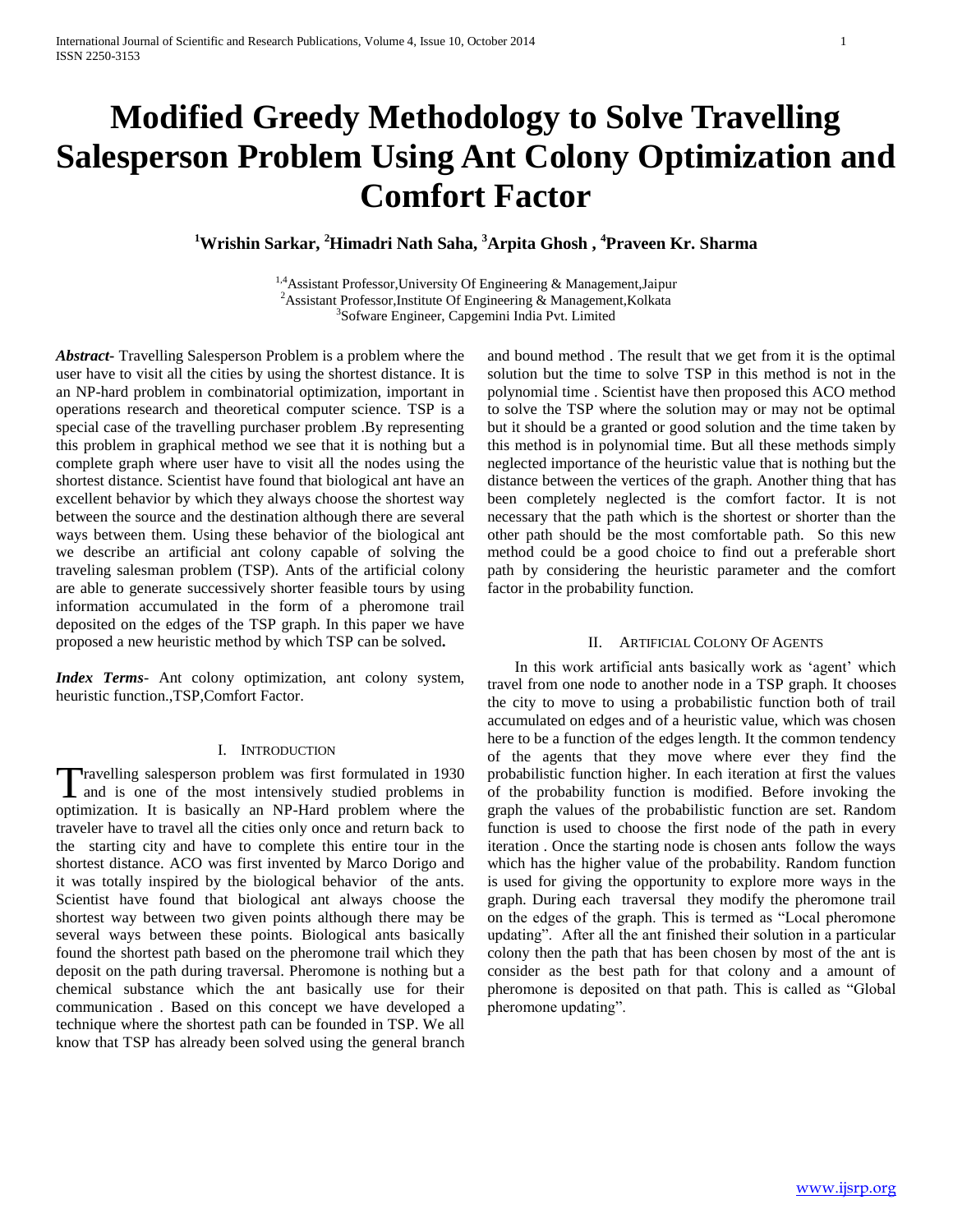

## III. ACS

 Agents or artificial ants plays important role in ACS. In ACS artificial ants follows the route which has richer pheromone density. The pheromone are updates based on the local and global pheromone update rules. In ACS algorithm, ants apply exploitation and exploration mechanisms when they select the next city to move to. The global update is calculated based on the quality of the best tour so far while local update applies evaporation concept. But the ACS basically suffers from a deficiency in the heuristic function update. ACS focuses only on the pheromone update rules and completely neglect the values between the edges that is the heuristic value. ACS uses this heuristic value in the probability function to choose the next node . This heuristic part is not updated throughout the process. This is a contradiction of the process. The term heuristic comes from Greek which means "To Discover". Therefore some modification required in the ACS so this heuristic value is updated every time a colony found a good solution. This also helps to rise the value of the probability function and as a result the ant takes lesser time to chose the path.

# IV. COMFORT FACTOR

 In this work we have implemented a another factor named the comfort factor along with the probability distribution factor and the heuristic factor. Research for solving the TSP in polynomial time is going for so many days. But in most of the research works the scientist have completely neglected the length of the path value between the nodes . One another thing that has been totally neglected that is the comfort factor. It is always not necessary that the shortest path should be the most comfortable path. More number of breaks in the path more it becomes uncomfortable. In this approach we have also taken the comfort factor in consideration. More number of junction nodes in the path less is the comfort . But in the travelling sales person problem the ant or the artificial agents have to traverse the entire path . But during choosing the path for the first time it takes more time than choosing the path for the next time. Because as the pheromone level rises probabilistic function also rises. So it becomes more comfortable for the ant to choose the path for the second time rather than choosing for the first time. By adding the comfort factor in the probabilistic function we are sending a message to the next colony of artificial agents that the previous colony has already found a suitable way. So more and more ants will be attracted to that way. If the next colony ants choose the previous way that is already chosen by the previous colony ants



then the time taken in this case will be shorter than the previous one. Comfort factor will play part in the probabilistic function that the ant will use for choosing the path. Here  $\mu$  is t nothing but the inverse of the path length we have use this parameter because path length is very important factor in case of TSP.

#### **Comfort\_Function**

End

Step0: for each path chosen by a colony do step 1 to 2 Step1: if path i  $(i = 1, 2, n)$  is falls n the best tour do step 2 Step2:  $\mu i = \mu i + \frac{\mathbf{f}}{\alpha}$ Where  $\alpha$  is the pathlength. Where £(Comfort\_Factor) is some value between (0-10)

# V. GREEDY ACS WITH COMFORT FACTOR

 Ant will be randomly distributed over the graph. Ant chose the their ways on random basis. After choosing the first node based on the probability function they chose the next node. The probability function is totally based on concentration of the pheromone and the inverse of the distance between the nodes that is called the heuristic function. After each colony makes a solution local pheromone updation is done. After the local pheromone modification is done the path that is followed by most of the ants is chosen as the best path for that colony. Global pheromone updation has been done on that particular path that has been chosen by most of the ant. After that a counter is assigned to that path. If for the next time that path is again considered as the global best path in the upcoming iteration that counter is increased. After that the comfort function is fired. This comfort factor will rise the value of the probability function when the second colony of ant will start their tour. As the value of the probability factor rises so the next colony of ant will take less time to chose that path. When all the colonies has finished their traversal the path which has the highest counter value is consider as the best path for all the colonies.

# Algorithm

Step 1: Initilize Ant array, Map array, Path array, initialize counter

Step 2: Set pheromone array

Step 3: Create ant in the Ant array.

Step 4: Set the no of colonies

- While (Iteration<The no of colonies)
- Do

While (Each of the ant don"t traversed through a path)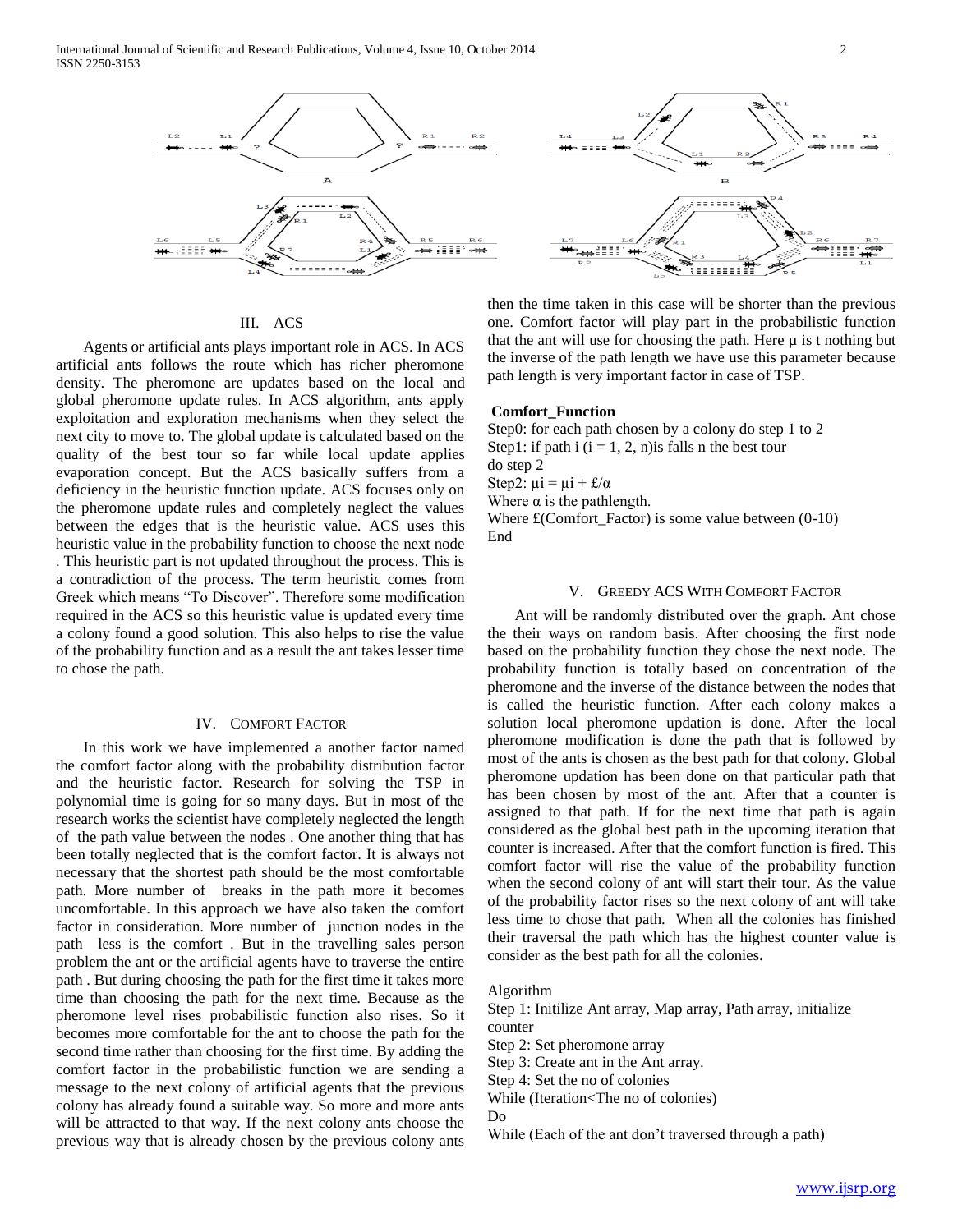International Journal of Scientific and Research Publications, Volume 4, Issue 10, October 2014 3 ISSN 2250-3153

Do step 4-10

Step 4: Each ant use random function to chose the starting node

Step 5: Each ant use probability function to choose the next node

Step 6: local pheromone update done after each ant complete the tour

Step 7: Select the path that has been traversed by highest no of ants

Step 8: Apply global pheromone update on that path

Step 9: Increase the counter for that path

# Step10:**Apply Comfort\_factor\_function**

End-While

Step 11: Start iteration for next colony

End-While (Outer)

Step 12: Apply Greedy Function

Step 13: Chose the path that has largest counter value End-Procedure

# VI. EXPERIMENT AND RESULTS

 Two scenarios has been considered in our work. During choosing the path random function are used for giving the agents freedom to discover new wAys between the vertices of the graph. The path that has been traversed by most of the ants is chosen as the best solution for that colony. But that solution will only be considered as the best solution if it is shorter than the other solution. Results has been found that the best solution always have shorter length than the other solution . The procedure is explained below with the help of an example

# Consider the following complete graph :-





# **Result of The First Iteration**

| Ants           | Path                                                                                                 | <b>Path Length</b> |
|----------------|------------------------------------------------------------------------------------------------------|--------------------|
| $\Omega$       | $2 \rightarrow 0 \rightarrow 1 \rightarrow 13 \rightarrow 3 \rightarrow 5 \rightarrow 7 \rightarrow$ | 1000               |
|                | $>9-12-10-8-11-6-$                                                                                   |                    |
|                | $>4-$                                                                                                |                    |
| $\overline{1}$ | $1--13--3--5--7--9--12-$                                                                             | 932                |
|                | $-10-28-211-26-24-22-$                                                                               |                    |
|                | $>0--$                                                                                               |                    |
| $\mathfrak{D}$ | $3--5--7--9--12--10--8-$                                                                             | 995                |
|                | $-11--6--2--2--0--1-$                                                                                |                    |
|                | >13                                                                                                  |                    |
| 3              | $6 \rightarrow 4 \rightarrow 2 \rightarrow 0 \rightarrow 1 \rightarrow 13 \rightarrow 3 \rightarrow$ | 985                |
|                | $>5--7--9--12--10--8--$                                                                              |                    |
|                | >11                                                                                                  |                    |
| $\overline{4}$ | $7 - 9 - 12 - 10 - 8 - 11 -$                                                                         | 1002               |
|                | $>6 \rightarrow 4 \rightarrow 2 \rightarrow 0 \rightarrow 1 \rightarrow 13 \rightarrow$              |                    |
|                | $>3-5-5$                                                                                             |                    |
| 5              | $0 \rightarrow 2 \rightarrow 4 \rightarrow 6 \rightarrow 11 \rightarrow 8 \rightarrow 10$            | 932                |
|                | $-512-59-57-55-53-513-$                                                                              |                    |
|                | >1                                                                                                   |                    |
| 6              | $13--3--5--7--9--12--$                                                                               | 960                |
|                | $>10$ -- $>8$ -- $>11$ -- $>6$ -- $>4$ -- $>2$ --                                                    |                    |
|                | $>0$ -->1-->                                                                                         |                    |
| $\tau$         | $9 \rightarrow 7 \rightarrow 5 \rightarrow 3 \rightarrow 13 \rightarrow 1 \rightarrow 0 \rightarrow$ | 1008               |
|                | $>2--24--56--11--8--10--$                                                                            |                    |
|                | $>12-->$                                                                                             |                    |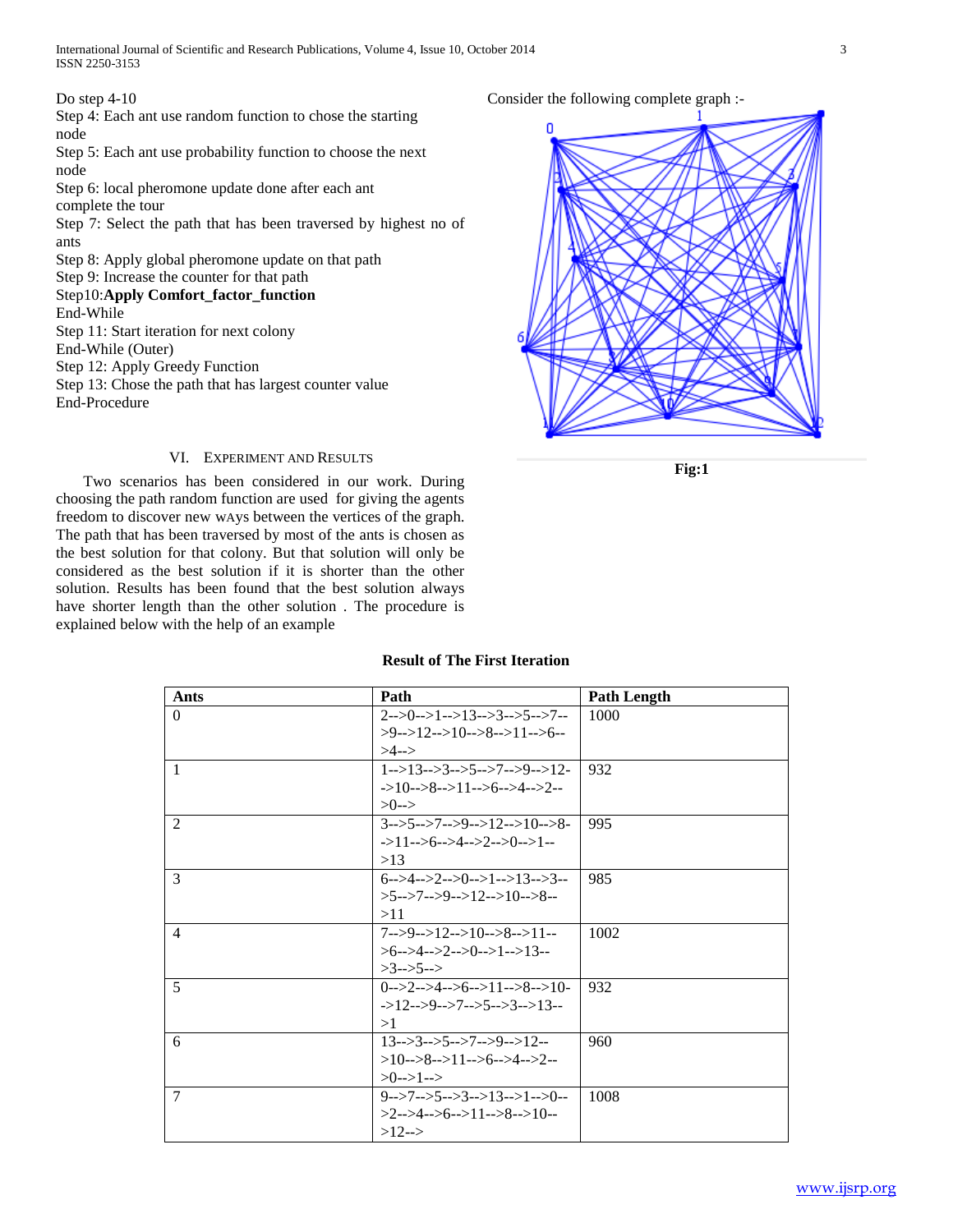| $3 \rightarrow 5 \rightarrow 7 \rightarrow 9 \rightarrow 12 \rightarrow 10 \rightarrow 8 \cdot$ 995 |  |
|-----------------------------------------------------------------------------------------------------|--|
| $\rightarrow$ 11-->6-->4-->2-->0-->1--                                                              |  |
| >13                                                                                                 |  |
| $3 \rightarrow 5 \rightarrow 7 \rightarrow 9 \rightarrow 12 \rightarrow 10 \rightarrow 8 \cdot$ 995 |  |
| $\rightarrow$ 11-->6-->4-->2-->0-->1--                                                              |  |
| >13                                                                                                 |  |

**Path Traversed By Most Of The Ants : 3--->5--->7--->9--->12--->10--->8--->11--->6--->4--->2--->0--->1--->13---> Distance:- 995**

**Shortest Path Chosen By The Ants :- 3--->5--->7--->9--->12--->10--->8--->11--->6--->4--->2--->0--->1--->13---> Distance:- 995**

# **Result Of The Second Iteration**

| Ants           | Path                                                                                                                                                                                                            | <b>Path Length</b> |
|----------------|-----------------------------------------------------------------------------------------------------------------------------------------------------------------------------------------------------------------|--------------------|
| $\mathbf{0}$   | $6 \rightarrow 11 \rightarrow 8 \rightarrow 10 \rightarrow 12 \rightarrow 9 \rightarrow 7 \rightarrow 5 \rightarrow 3 \rightarrow$<br>$>13-1--1$ - $>0-2-2-3$                                                   | 972                |
| 1              | $10 \rightarrow 12 \rightarrow 9 \rightarrow 7 \rightarrow 5 \rightarrow 3 \rightarrow 13 \rightarrow 1 \rightarrow 0 \rightarrow$<br>$>2--24->6->11->8->$                                                      | 1001               |
| $\overline{2}$ | $12-->10-->8-->11->6->4->2->0->1--$<br>$>13-3-5-5-7-9-5$                                                                                                                                                        | 1008               |
| $\overline{3}$ | $9 \rightarrow 7 \rightarrow 5 \rightarrow 3 \rightarrow 13 \rightarrow 1 \rightarrow 0 \rightarrow 2 \rightarrow 4 \rightarrow 6 \rightarrow$<br>$>11--8--10--12--$                                            | 1008               |
| $\overline{4}$ | $7 - 5 - 3 - 13 - 1 - 0 - 2 - 4 - 6 - 11 -$<br>$-8-10-12-9-8$                                                                                                                                                   | 1014               |
| 5              | $2 \rightarrow 4 \rightarrow 6 \rightarrow 11 \rightarrow 8 \rightarrow 10 \rightarrow 12 \rightarrow 9 \rightarrow 7 \rightarrow$<br>$>5 \rightarrow 3 \rightarrow 13 \rightarrow 1 \rightarrow 0 \rightarrow$ | 1018               |
| 6              | $12-->10->8->11->6->4->2->0->1-$<br>$>13-53-5-7-9-5$                                                                                                                                                            | 1008               |
| $\tau$         | $8 \rightarrow 10 \rightarrow 12 \rightarrow 9 \rightarrow 7 \rightarrow 5 \rightarrow 3 \rightarrow 13 \rightarrow 1 \rightarrow$<br>$>0$ -->2-->4-->6-->11-->                                                 | 981                |
| 8              | $6 \rightarrow 11 \rightarrow 8 \rightarrow 10 \rightarrow 12 \rightarrow 9 \rightarrow 7 \rightarrow 5 \rightarrow 3 \rightarrow$<br>$>13-1--0-2-2-4-2$                                                        | 972                |
| 9              | $10 \rightarrow 12 \rightarrow 9 \rightarrow 7 \rightarrow 5 \rightarrow 3 \rightarrow 13 \rightarrow 1 \rightarrow 0 \rightarrow$<br>$>2--24--56--11--8--$                                                     | 1001               |

**Path Traversed By Most Of The Ants : 12-->10-->8-->11-->6-->4-->2-->0-->1-->13-->3-->5-->7-->9--> Distance :- 1008**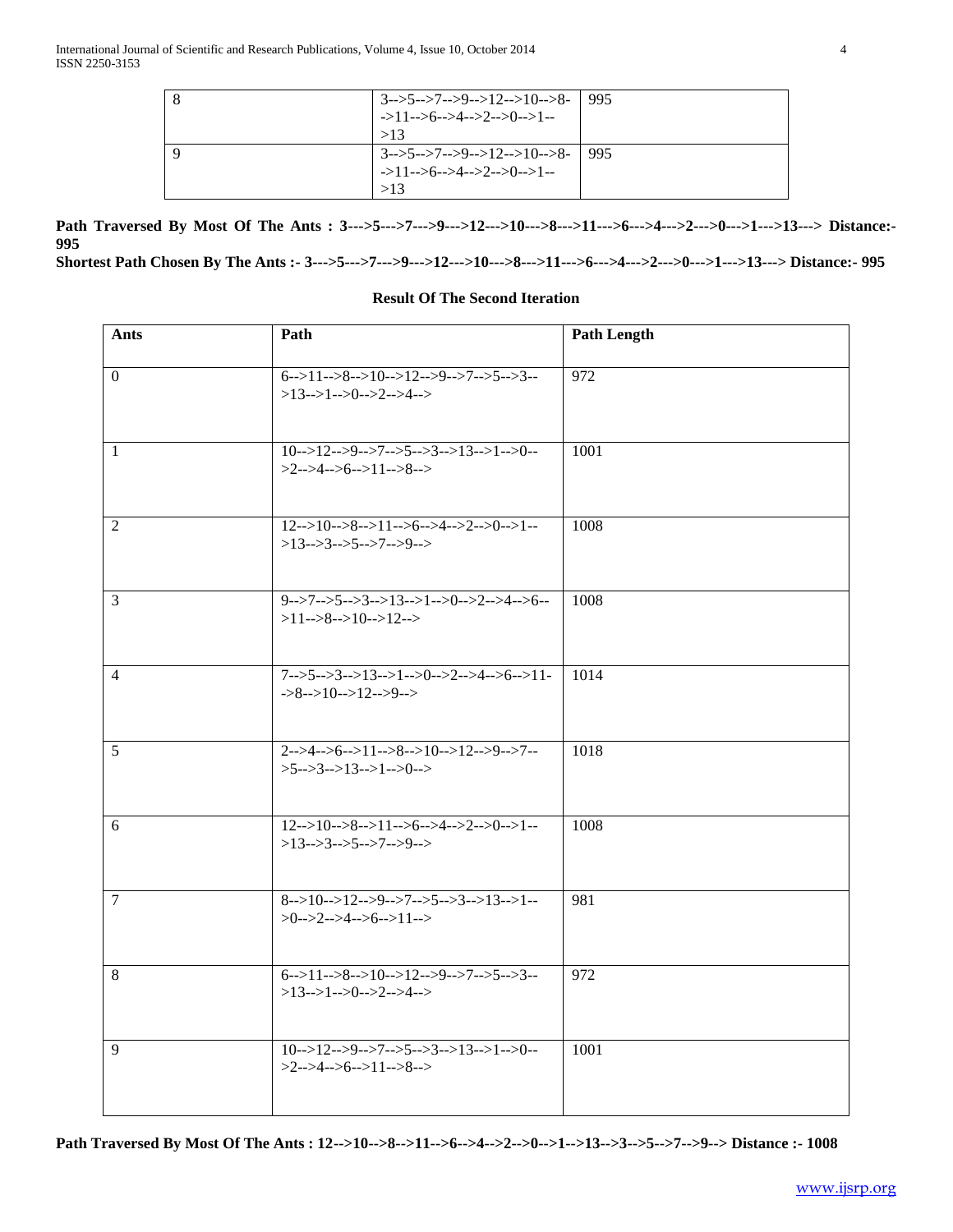**Shortest Path Chosen By The Ants :- 3--->5--->7--->9--->12--->10--->8--->11--->6--->4--->2--->0--->1--->13---> Distance:- 995**

| Ants           | Path                                                                                                                               | Path Length |
|----------------|------------------------------------------------------------------------------------------------------------------------------------|-------------|
| $\Omega$       | $8 \rightarrow 11 \rightarrow 6 \rightarrow 4 \rightarrow 2 \rightarrow 0 \rightarrow 1 \rightarrow 13 \rightarrow 3 \rightarrow$  | 1001        |
|                | $>5$ -- $>7$ -- $>9$ -- $>12$ -- $>10$                                                                                             |             |
| $\overline{1}$ | $7 - > - > 12 - > 10 - > - > 11 - > 6 - > 4 - > 2 -$                                                                               | 1002        |
|                | $>0 \rightarrow 1 \rightarrow 13 \rightarrow 3 \rightarrow 5 \rightarrow$                                                          |             |
| 2              | $5 - 27 - 9 - 12 - 10 - 8 - 11 - 6 - 4 - 1$                                                                                        | 980         |
|                | $>2--20->1--213->3$                                                                                                                |             |
| $\mathcal{E}$  | $0 \rightarrow 1 \rightarrow 13 \rightarrow 3 \rightarrow 5 \rightarrow 7 \rightarrow 9 \rightarrow 12 \rightarrow 10 \rightarrow$ | 1018        |
|                | $>8-11-6-2-2-2$                                                                                                                    |             |
| $\overline{4}$ | $12-->10-->8-->11-->6-->4->2-->0->1--$                                                                                             | 1008        |
|                | $>13-3-5-5-7-9-$                                                                                                                   |             |
| $\overline{5}$ | $2 \rightarrow 0 \rightarrow 1 \rightarrow 13 \rightarrow 3 \rightarrow 5 \rightarrow 7 \rightarrow 9 \rightarrow 12 \rightarrow$  | 1000        |
|                | $>10\rightarrow8\rightarrow11\rightarrow6\rightarrow4\rightarrow$                                                                  |             |
| 6              | $6 \rightarrow 4 \rightarrow 2 \rightarrow 0 \rightarrow 1 \rightarrow 13 \rightarrow 3 \rightarrow 5 \rightarrow 7 \rightarrow$   | 985         |
|                | $>9-12-10-8-11-$                                                                                                                   |             |
| $\overline{7}$ | $1--13--3--5--7--9--12--10--8--$                                                                                                   | 932         |
|                | $>11--56--2--2--0--$                                                                                                               |             |
| $\overline{8}$ | $7 - >9 - >12 - >10 - >8 - >11 - >6 - >4 - >2 -$                                                                                   | 1002        |
|                | $>0$ -->1-->13-->3-->5                                                                                                             |             |
| $\overline{9}$ | $8 \rightarrow 11 \rightarrow 6 \rightarrow 4 \rightarrow 2 \rightarrow 0 \rightarrow 1 \rightarrow 13 \rightarrow 3 \rightarrow$  | 1001        |
|                | $>5 \rightarrow 7 \rightarrow 9 \rightarrow 12 \rightarrow 10 \rightarrow$                                                         |             |

# **Result Of The Third Iteration**

**Path Traversed By Most Of The Ants:- 12-->10-->8-->11-->6-->4-->2-->0-->1-->13-->3-->5-->7-->9--> Distance:- 1008**

**Shortest Path Chosen By The Ants :- 3--->5--->7--->9--->12--->10--->8--->11--->6--->4--->2--->0--->1--->13---> Distance:- 995**

# **Result of The Fourth Iteration**

| Ants           | Path                                                                                                                               | <b>Path Length</b> |
|----------------|------------------------------------------------------------------------------------------------------------------------------------|--------------------|
| $\Omega$       | $3 \rightarrow 5 \rightarrow 7 \rightarrow 9 \rightarrow 12 \rightarrow 10 \rightarrow 8 \rightarrow 11 \rightarrow 6 \rightarrow$ | 995                |
|                | $>4-2-2-1$                                                                                                                         |                    |
|                | $2 \rightarrow 4 \rightarrow 6 \rightarrow 11 \rightarrow 8 \rightarrow 10 \rightarrow 12 \rightarrow 9 \rightarrow 7 \rightarrow$ | 1018               |
|                | $>5 \rightarrow 3 \rightarrow 13 \rightarrow 1 \rightarrow 0 \rightarrow$                                                          |                    |
| $\overline{2}$ | $7 - 5 - 3 - 3 - 13 - 1 - 1 - 0 - 2 - 3 - 4 - 6 - 6$                                                                               | 1014               |
|                | $>11--8--10--12--9--$                                                                                                              |                    |
| 3              | $6 \rightarrow 11 \rightarrow 8 \rightarrow 10 \rightarrow 12 \rightarrow 9 \rightarrow 7 \rightarrow 5 \rightarrow 3 \rightarrow$ | 972                |
|                | $>13-1--0-2-2-4-$                                                                                                                  |                    |
| 4              | $6 \rightarrow 11 \rightarrow 8 \rightarrow 10 \rightarrow 12 \rightarrow 9 \rightarrow 7 \rightarrow 5 \rightarrow 3 \rightarrow$ | 972                |
|                | $>13-1-1-1-2-2-3-1$                                                                                                                |                    |
| 5              | $13 \rightarrow 1 \rightarrow 0 \rightarrow 2 \rightarrow 4 \rightarrow 6 \rightarrow 11 \rightarrow 8 \rightarrow 10 \rightarrow$ | 995                |
|                | $>12--9--7--5--3--$                                                                                                                |                    |
| 6              | $10 \rightarrow 12 \rightarrow 9 \rightarrow 7 \rightarrow 5 \rightarrow 3 \rightarrow 13 \rightarrow 1 \rightarrow 0 \rightarrow$ | 1001               |
|                | $>2-->4-->6-->11--8-->$                                                                                                            |                    |
| $\overline{7}$ | $1 - >0$ -->2-->4-->6-->11-->8-->10-->12--                                                                                         | 960                |
|                | $>9$ -- $>7$ -- $>5$ -- $>3$ -- $>13$                                                                                              |                    |
| 8              | $4-->6-->11-->8-->10->12->9->7->5--$                                                                                               | 1000               |
|                | $>3-13-1-1-1-2$                                                                                                                    |                    |
| 9              | $10 \rightarrow 12 \rightarrow 9 \rightarrow 7 \rightarrow 5 \rightarrow 3 \rightarrow 13 \rightarrow 1 \rightarrow 0 \rightarrow$ | 1001               |
|                | $>2--24--56--11--8--$                                                                                                              |                    |

**Path Traversed By Most Of The Ants:- 6-->11-->8-->10-->12-->9-->7-->5-->3-->13-->1-->0-->2-->4--> Distance:-972**

**Shortest Path Chosen By The Ants :- 6--->11--->8--->10--->12--->9--->7--->5--->3--->13--->1--->0--->2--->4---> Distance:-972**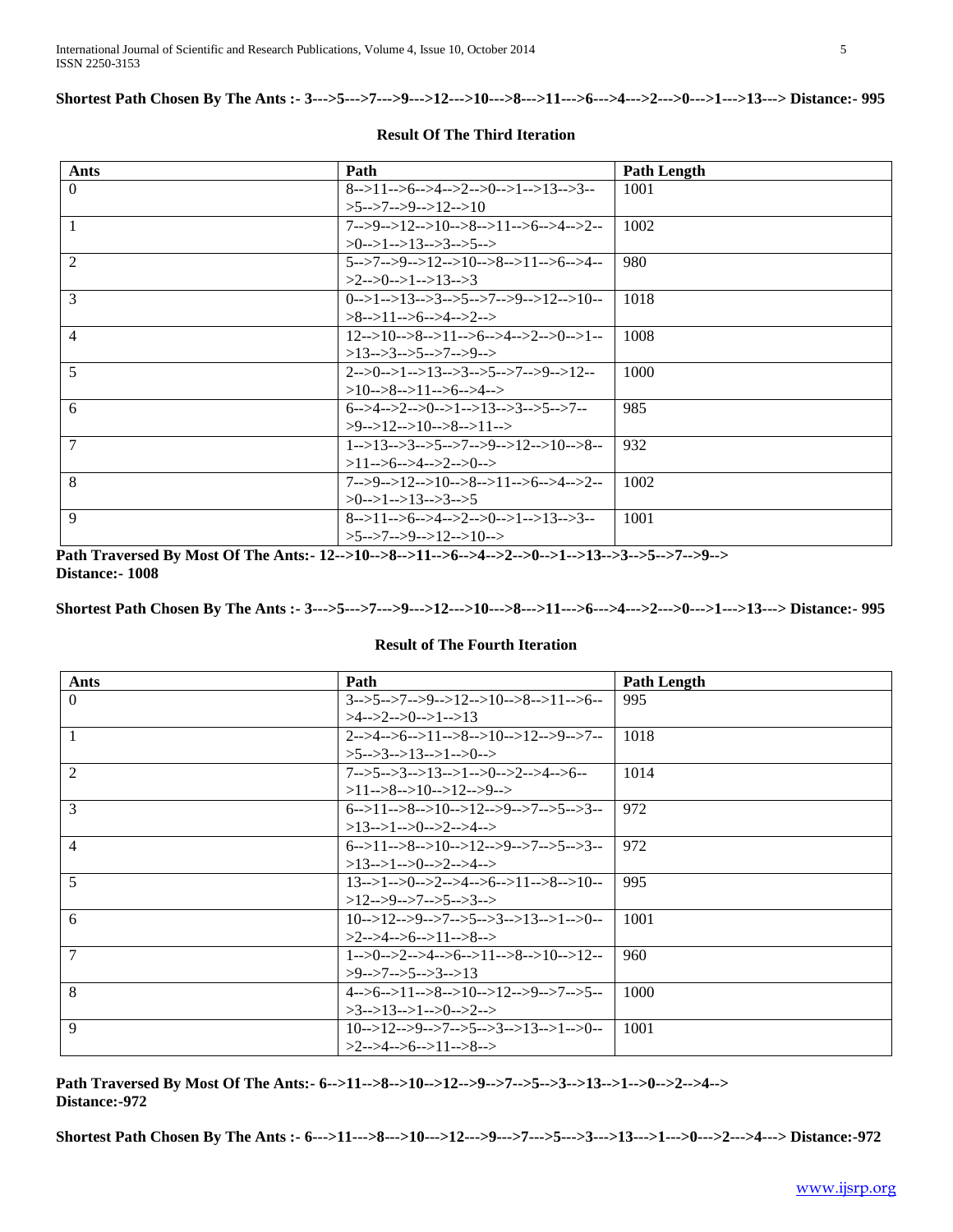# **Result of The Fifth Iteration**

| Ants           | Path                                                                                                                               | <b>Path Length</b> |
|----------------|------------------------------------------------------------------------------------------------------------------------------------|--------------------|
| $\Omega$       | $10 \rightarrow 8 \rightarrow 11 \rightarrow 6 \rightarrow 4 \rightarrow 2 \rightarrow 0 \rightarrow 1 \rightarrow 13 \rightarrow$ | 932                |
|                | $>3-5-7-9-12-$                                                                                                                     |                    |
|                | $10 \rightarrow 8 \rightarrow 11 \rightarrow 6 \rightarrow 4 \rightarrow 2 \rightarrow 0 \rightarrow 1 \rightarrow 13 \rightarrow$ | 932                |
|                | $>3-5-7-9-12-$                                                                                                                     |                    |
| 2              | $12--10--8--11--6--34--2--0--1--$                                                                                                  | 1008               |
|                | $>13--3--5--7--9--$                                                                                                                |                    |
| 3              | $9 \rightarrow 7 \rightarrow 5 \rightarrow 3 \rightarrow 13 \rightarrow 1 \rightarrow 0 \rightarrow 2 \rightarrow 4 \rightarrow$   | 1008               |
|                | $>6 \rightarrow 11 \rightarrow 8 \rightarrow 10 \rightarrow 12 \rightarrow$                                                        |                    |
| 4              | $1 - > 13 - > 3 - > 5 - > 7 - > 9 - > 12 - > 10 - > 8 -$                                                                           | 932                |
|                | $>11-->6-->4-->2-->0$                                                                                                              |                    |
| 5              | $12-->10-->8-->11-->6-->4->2-->0-->1--$                                                                                            | 1008               |
|                | $>13-5-5-7-9-$                                                                                                                     |                    |
| 6              | $4 \rightarrow 6 \rightarrow 11 \rightarrow 8 \rightarrow 10 \rightarrow 12 \rightarrow 9 \rightarrow 7 \rightarrow 5 \rightarrow$ | 1000               |
|                | $>3-13-1-1-0-2-2$                                                                                                                  |                    |
| $\overline{7}$ | $8 \rightarrow 10 \rightarrow 12 \rightarrow 9 \rightarrow 7 \rightarrow 5 \rightarrow 3 \rightarrow 13 \rightarrow 1 \rightarrow$ | 981                |
|                | $>0$ -->2-->4-->6-->11-->                                                                                                          |                    |
| 8              | $7 - 9 - 12 - 10 - 8 - 11 - 6 - 4 - 2 - 1$                                                                                         | 1002               |
|                | $>0 \rightarrow 1 \rightarrow 13 \rightarrow 3 \rightarrow 5 \rightarrow$                                                          |                    |
| 9              | $1 - >0$ -->2-->4-->6-->11-->8-->10-->12--                                                                                         | 960                |
|                | $>9$ -- $>7$ -- $>5$ -- $>3$ -- $>13$                                                                                              |                    |

**Path Traversed By Most Of The Ants:- 10--->8--->11--->6--->4--->2--->0--->1--->13--->3--->5--->7--->9--->12---> Distance is 932**

**Shortest Path Chosen By The Ants 10--->8--->11--->6--->4--->2--->0--->1--->13--->3--->5--->7--->9--->12---> Distance is 932**

# **Result Of The Sixth Iteration**

| Ants           | Path                                                                                                                                             | <b>Path Length</b> |
|----------------|--------------------------------------------------------------------------------------------------------------------------------------------------|--------------------|
| $\Omega$       | $10 \rightarrow 8 \rightarrow 11 \rightarrow 6 \rightarrow 4 \rightarrow 2 \rightarrow 0 \rightarrow 1 \rightarrow 13 \rightarrow$               | 932                |
|                | $>3-5-7-7-9-12-$                                                                                                                                 |                    |
|                | $10 \rightarrow 12 \rightarrow 9 \rightarrow 7 \rightarrow 5 \rightarrow 3 \rightarrow 13 \rightarrow 1 \rightarrow 0 \rightarrow$               | 1001               |
|                | $>2-->4-->6-->11--8-->$                                                                                                                          |                    |
| $\overline{2}$ | $4 \rightarrow 6 \rightarrow 11 \rightarrow 8 \rightarrow 10 \rightarrow 12 \rightarrow 9 \rightarrow 7 \rightarrow 5 \rightarrow$               | 1000               |
|                | $>3-13-1-1-0-2-2$                                                                                                                                |                    |
| 3              | $1 - 50 - 2 - 34 - 56 - 511 - 8 - 10 - 512 -$                                                                                                    | 960                |
|                | $>9 \rightarrow 7 \rightarrow 5 \rightarrow 3 \rightarrow 13$                                                                                    |                    |
| 4              | $7 \rightarrow 5 \rightarrow 3 \rightarrow 13 \rightarrow 1 \rightarrow 0 \rightarrow 2 \rightarrow 4 \rightarrow 6 \rightarrow$                 | 1014               |
|                | $>11--8--10--12--9--$                                                                                                                            |                    |
| 5              | $6 \rightarrow 11 \rightarrow 8 \rightarrow 10 \rightarrow 12 \rightarrow 9 \rightarrow 7 \rightarrow 5 \rightarrow 3 \rightarrow$               | 972                |
|                | $>13-1--1$ -- $>0--2--1$                                                                                                                         |                    |
| 6              | $1 - 50 - 2 - 34 - 56 - 511 - 8 - 10 - 512 -$                                                                                                    | 960                |
|                | $>9-27-25-23-213$                                                                                                                                |                    |
| $\overline{7}$ | $0 \rightarrow 1 \rightarrow 13 \rightarrow 3 \rightarrow 5 \rightarrow 5 \rightarrow 7 \rightarrow 9 \rightarrow 12 \rightarrow 10 \rightarrow$ | 1018               |
|                | $>8-11-6-2-2-2$                                                                                                                                  |                    |
| 8              | $7 - 5 - 3 - 3 - 13 - 1 - 1 - 0 - 2 - 3 - 4 - 6 - 1$                                                                                             | 1014               |
|                | $>11--8--10--12--9--$                                                                                                                            |                    |
| 9              | $12--10--8--11--6--2--2--0--1--$                                                                                                                 | 1008               |
|                | $>13--3--5--7--9--$                                                                                                                              |                    |

**Path Traversed By Most Of The Ants: 1-->0-->2-->4-->6-->11-->8-->10-->12-->9-->7-->5-->3-->13 Distance:-960**

**Shortest Path Chosen By The Ants 10--->8--->11--->6--->4--->2--->0--->1--->13--->3--->5--->7--->9--->12---> Distance is 932**